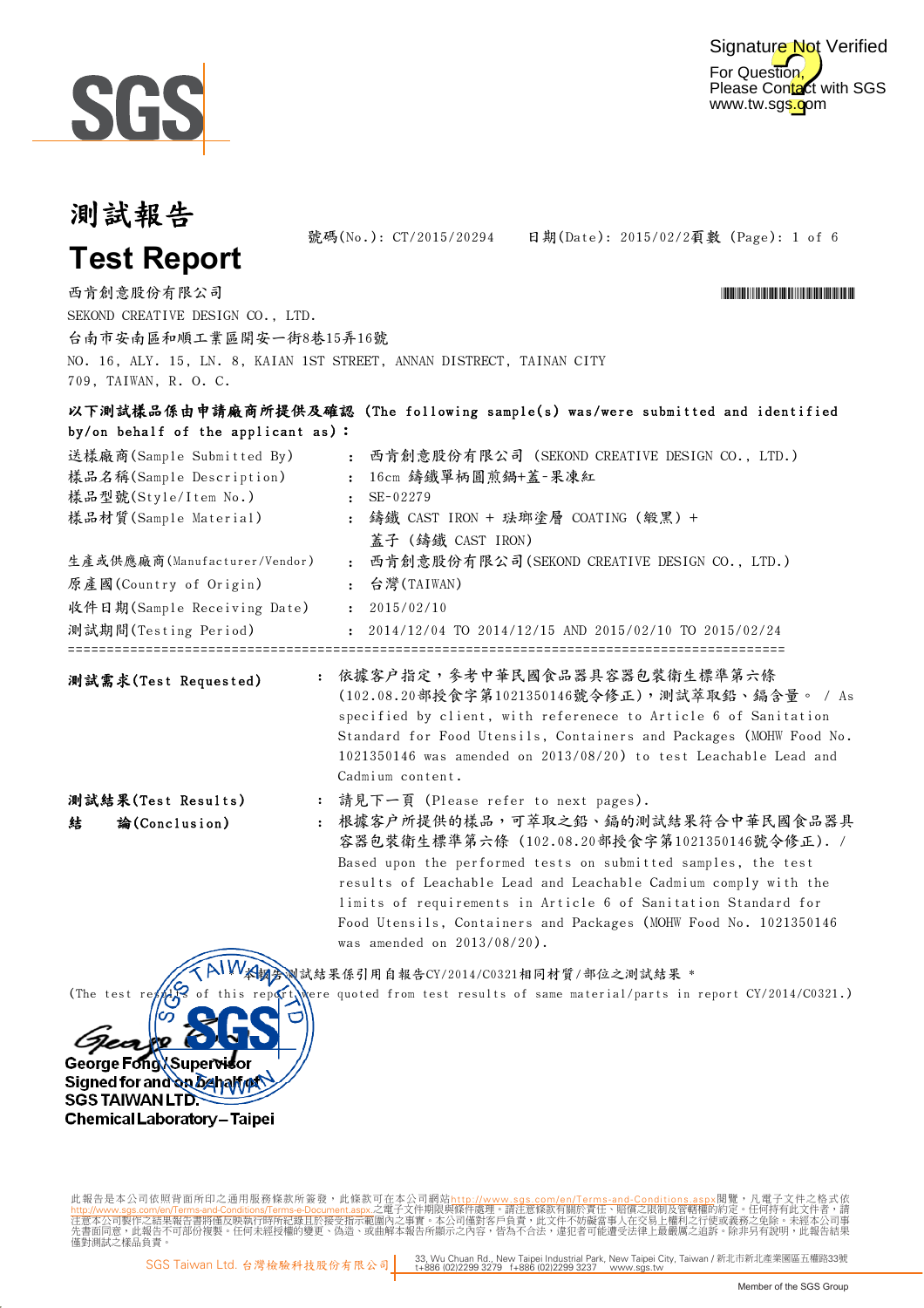

**Test Report**

日期(Date): 2015/02/2頁數 (Page): 2 of 6 號碼(No.):  $CT/2015/20294$ 

西肯創意股份有限公司 \*CT/2015/2020年 \*CT/2020年 \*CT/2020年 \*CT/2020年 \*CT/2020年 \*CT/2020年 \*CT/2020年 \*CT/2020年 \*CT/2020年 \*CT/2020 SEKOND CREATIVE DESIGN CO., LTD. 台南市安南區和順工業區開安一街8巷15弄16號 NO. 16, ALY. 15, LN. 8, KAIAN 1ST STREET, ANNAN DISTRECT, TAINAN CITY 709, TAIWAN, R. O. C.

### 測試結果 (Test Results)

測試部位(PART NAME) No.1 : 黑色塗層 (BLACK COATING)

|                      |                          |                        |                                                                                                                                                                                                                                                                                                                                                                |                   |                                      | <b>西西(LY22)</b> |
|----------------------|--------------------------|------------------------|----------------------------------------------------------------------------------------------------------------------------------------------------------------------------------------------------------------------------------------------------------------------------------------------------------------------------------------------------------------|-------------------|--------------------------------------|-----------------|
| 测試項目<br>(Test Items) | 單位<br>$(\text{Unit})$    | 容積<br>(Volume)<br>(m1) | 測試方法<br>(Method)                                                                                                                                                                                                                                                                                                                                               | 定量<br>極限<br>(LOQ) | 結果<br>(Result)<br>No.1               | 限值<br>(Limit)   |
| 鉛 / Lead             | mg/L                     | 620                    | 參考食品器具、容器、包<br>裝檢驗方法-玻璃、陶瓷<br>器、施珐瑯之檢驗(102年<br>9月6日部授食字第<br>1021950329號公告),以<br>感應耦合電漿原子發射光<br>譜儀分析. / As<br>described in Method of<br>Test for Food<br>Utensils, containers<br>and Packages - Test of<br>Glass, Porcelain and<br>Enameled Products<br>(MOHW Food No.<br>1021950329 announced,<br>September 6, 2013),<br>Analysis was performed<br>by ICP-AES. | 0.1               | n.d.<br>$(\mathbf{\%})$              | 5               |
|                      | mg/L                     |                        |                                                                                                                                                                                                                                                                                                                                                                | 0.1               | n.d.<br>$(\mathbf{\divideontimes})$  | 5               |
|                      | mg/L                     |                        |                                                                                                                                                                                                                                                                                                                                                                | 0.1               | n.d.<br>$(\mathbf{\%})$              | 5               |
|                      | mg/L                     |                        |                                                                                                                                                                                                                                                                                                                                                                | 0.1               | n.d.<br>$(\mathbf{\%})$              | 5               |
|                      | mg/L                     |                        |                                                                                                                                                                                                                                                                                                                                                                | 0.1               | n.d.<br>$(\mathbf{\%})$              | 5               |
|                      | mg/L                     |                        |                                                                                                                                                                                                                                                                                                                                                                | 0.1               | n.d.<br>$(\mathbf{\%})$              | 5               |
| 鎘 / Cadmium          | mg/L                     |                        |                                                                                                                                                                                                                                                                                                                                                                | 0.01              | 0.122<br>$(\mathbf{\%})$             | 0.5             |
|                      | mg/L                     |                        |                                                                                                                                                                                                                                                                                                                                                                | $0\,.\,0\,1$      | 0.052<br>$(\mathbf{\%})$             | $0.5\,$         |
|                      | mg/L                     |                        |                                                                                                                                                                                                                                                                                                                                                                | 0.01              | 0.072<br>$(\mathbf{\divideontimes})$ | $0.5$           |
|                      | $\mathrm{mg}/\mathrm{L}$ |                        |                                                                                                                                                                                                                                                                                                                                                                | 0.01              | 0.100<br>$(\mathbf{\divideontimes})$ | $0.5$           |
|                      | mg/L                     |                        |                                                                                                                                                                                                                                                                                                                                                                | 0.01              | 0.040<br>$(\mathbf{\%})$             | $0.5$           |
|                      | mg/L                     |                        |                                                                                                                                                                                                                                                                                                                                                                | 0.01              | 0.035<br>$(\mathbf{\%})$             | 0.5             |

此報告是本公司依照背面所印之通用服務條款所簽發,此條款可在本公司網站<u>http://www.sgs.com/en/Terms-and-Conditions.asp</u>x閲覽,凡電子文件之格式依<br>h<mark>ttp://www.sgs.com/en/Terms-and-Conditions/Terms-e-Document.aspx.之電子文件期限與條件處理。請注意條款有關於責任、賠償之限制及管轄權的約定。任何持有此文件者,請<br>注意本公司製作之結果報</mark>

 $23.28$  (DACC)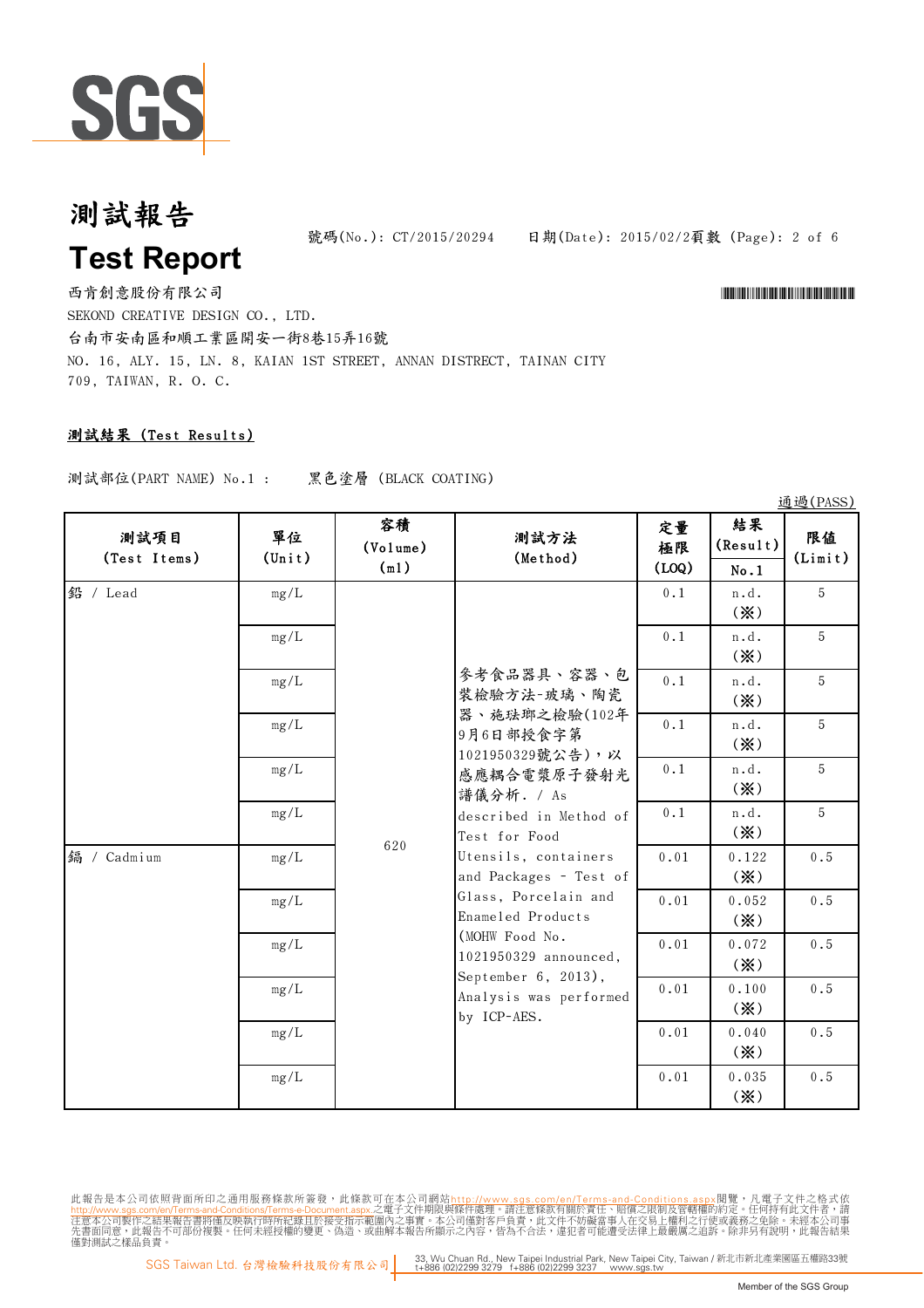

## 測試報告 **Test Report**

日期(Date): 2015/02/2頁數 (Page): 3 of 6 號碼(No.):  $CT/2015/20294$ 

西肯創意股份有限公司 \*CT/2015/2020年 \*CT/2020年 \*CT/2020年 \*CT/2020年 \*CT/2020年 \*CT/2020年 \*CT/2020年 \*CT/2020年 \*CT/2020年 \*CT/2020 SEKOND CREATIVE DESIGN CO., LTD. 台南市安南區和順工業區開安一街8巷15弄16號 NO. 16, ALY. 15, LN. 8, KAIAN 1ST STREET, ANNAN DISTRECT, TAINAN CITY 709, TAIWAN, R. O. C.

測試部位(PART NAME) No.2 : 黑色塗層 (BLACK COATING)

| 測試項目<br>(Test Items) | 單位<br>$(\text{Unit})$   | 容積<br>(Volume)<br>(m1) | 測試方法<br>(Method)                                                                                                                                                                                                                                                                                                                                               | 定量<br>極限<br>$($ LOQ $)$ | 結果<br>(Result)<br>No.2 | 限值<br>(Limit) |
|----------------------|-------------------------|------------------------|----------------------------------------------------------------------------------------------------------------------------------------------------------------------------------------------------------------------------------------------------------------------------------------------------------------------------------------------------------------|-------------------------|------------------------|---------------|
| 鉛 / Lead             | $\mu$ g/cm <sup>2</sup> | 230                    | 參考食品器具、容器、包<br>裝檢驗方法-玻璃、陶瓷<br>器、施珐瑯之檢驗(102年<br>9月6日部授食字第<br>1021950329號公告),以<br>感應耦合電漿原子發射光<br>譜儀分析. / As<br>described in Method of<br>Test for Food<br>Utensils, containers<br>and Packages - Test of<br>Glass, Porcelain and<br>Enameled Products<br>(MOHW Food No.<br>1021950329 announced,<br>September 6, 2013),<br>Analysis was performed<br>by ICP-AES. | 0.1                     | n.d.                   | 17            |
|                      | $\mu$ g/cm <sup>2</sup> |                        |                                                                                                                                                                                                                                                                                                                                                                | 0.1                     | n.d.                   | 17            |
|                      | $\mu$ g/cm <sup>2</sup> |                        |                                                                                                                                                                                                                                                                                                                                                                | 0.1                     | n.d.                   | 17            |
|                      | $\mu$ g/cm <sup>2</sup> |                        |                                                                                                                                                                                                                                                                                                                                                                | 0.1                     | n.d.                   | 17            |
|                      | $\mu$ g/cm <sup>2</sup> |                        |                                                                                                                                                                                                                                                                                                                                                                | 0.1                     | n.d.                   | 17            |
|                      | $\mu$ g/cm <sup>2</sup> |                        |                                                                                                                                                                                                                                                                                                                                                                | 0.1                     | n.d.                   | 17            |
| 鎘 / Cadmium          | $\mu$ g/cm <sup>2</sup> |                        |                                                                                                                                                                                                                                                                                                                                                                | 0.01                    | n.d.                   | 1.7           |
|                      | $\mu$ g/cm <sup>2</sup> |                        |                                                                                                                                                                                                                                                                                                                                                                | 0.01                    | n.d.                   | 1.7           |
|                      | $\mu$ g/cm <sup>2</sup> |                        |                                                                                                                                                                                                                                                                                                                                                                | 0.01                    | 0.05                   | 1.7           |
|                      | $\mu$ g/cm <sup>2</sup> |                        |                                                                                                                                                                                                                                                                                                                                                                | 0.01                    | 0.05                   | 1.7           |
|                      | $\mu$ g/cm <sup>2</sup> |                        |                                                                                                                                                                                                                                                                                                                                                                | 0.01                    | 0.12                   | 1.7           |
|                      | $\mu$ g/cm <sup>2</sup> |                        |                                                                                                                                                                                                                                                                                                                                                                | 0.01                    | 0.11                   | 1.7           |

此報告是本公司依照背面所印之通用服務條款所簽發,此條款可在本公司網站<u>http://www.sgs.com/en/Terms-and-Conditions.asp</u>x閲覽,凡電子文件之格式依<br>h<mark>ttp://www.sgs.com/en/Terms-and-Conditions/Terms-e-Document.aspx.之電子文件期限與條件處理。請注意條款有關於責任、賠償之限制及管轄權的約定。任何持有此文件者,請<br>注意本公司製作之結果報</mark>

通過(PASS)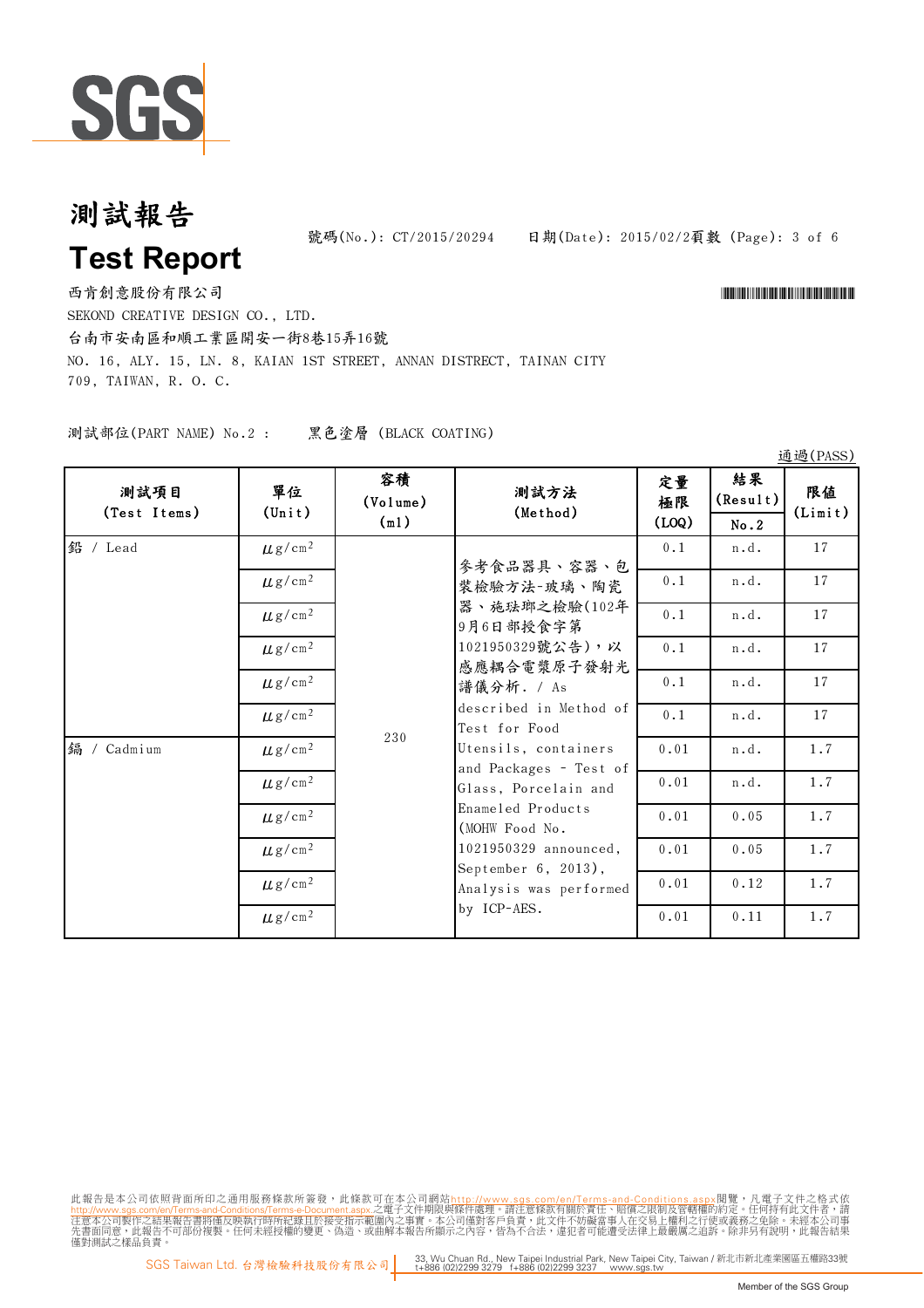

日期(Date): 2015/02/2頁數 (Page): 4 of 6 號碼(No.):  $CT/2015/20294$ 

**Test Report**

西肯創意股份有限公司 \*CT/2015/2020年 \*CT/2020年 \*CT/2020年 \*CT/2020年 \*CT/2020年 \*CT/2020年 \*CT/2020年 \*CT/2020年 \*CT/2020年 \*CT/2020 SEKOND CREATIVE DESIGN CO., LTD. 台南市安南區和順工業區開安一街8巷15弄16號 NO. 16, ALY. 15, LN. 8, KAIAN 1ST STREET, ANNAN DISTRECT, TAINAN CITY 709, TAIWAN, R. O. C.

#### 備註(Note):

- 1.  $mg/L = ppm$
- 2. LOQ = Limit of Quantification (定量極限)
- 3. n.d. = Not Detected = less than LOQ (未檢出)
- 4. 基於商業競爭及其他因素考量,除了第一頁的資料以外,顧客表示無法提供其餘與樣品相關的資料。/ Due to the commercial competition and other consideration the client can't provide information related to the submitted sample besides the information listed on the page one.
- 5. 測試報告僅就委託測試事項提供測試結果,至若本產品之合法性,仍 應由主管機關依法判斷。(The test report is the test result issued by the testing institutions as requested by the consignor. Regarding to the legitimacy of the product, it shall be determined by the authorities according to the law.)

6. (※): With reference to CY/2014/C0321. (參考CY/2014/C0321.)

此報告是本公司依照背面所印之通用服務條款所簽發,此條款可在本公司網站<u>http://www.sgs.com/en/Terms-and-Conditions.asp</u>x閲覽,凡電子文件之格式依<br>h<mark>ttp://www.sgs.com/en/Terms-and-Conditions/Terms-e-Document.aspx.之電子文件期限與條件處理。請注意條款有關於責任、賠償之限制及管轄權的約定。任何持有此文件者,請<br>注意本公司製作之結果報</mark>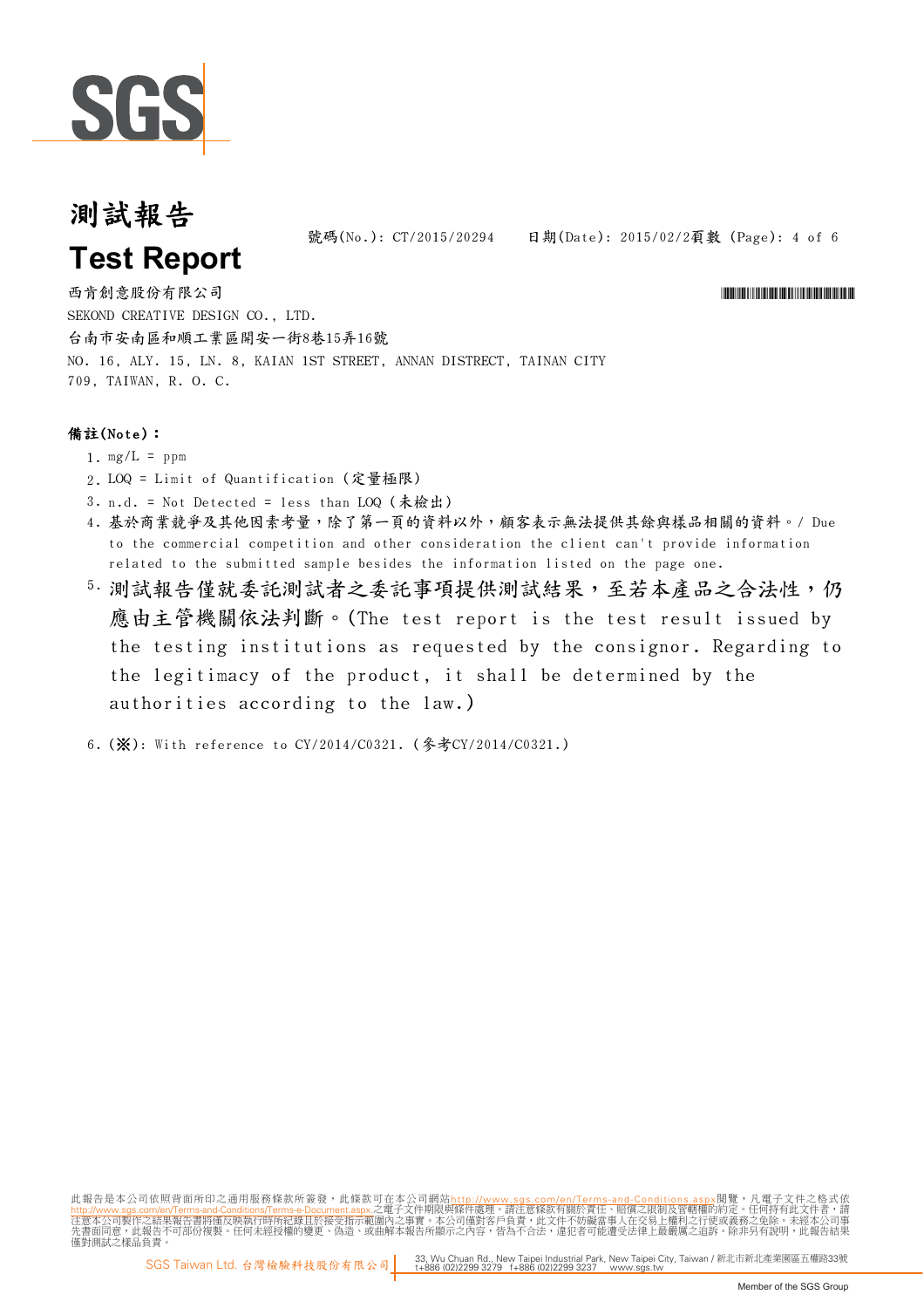

日期(Date): 2015/02/2頁數 (Page): 5 of 6 號碼(No.): CT/2015/20294

# **Test Report**

西肯創意股份有限公司 \*CT/2015/2020年 \*CT/2020年 \*CT/2020年 \*CT/2020年 \*CT/2020年 \*CT/2020年 \*CT/2020年 \*CT/2020年 \*CT/2020年 \*CT/2020 SEKOND CREATIVE DESIGN CO., LTD. 台南市安南區和順工業區開安一街8巷15弄16號 NO. 16, ALY. 15, LN. 8, KAIAN 1ST STREET, ANNAN DISTRECT, TAINAN CITY 709, TAIWAN, R. O. C.

### \* 照片中如有箭頭標示,則表示為實際檢測之樣品/部位. \* (The tested sample / part is marked by an arrow if it's shown on the photo.)

### CT/2015/20294



## CT/2015/20294



此報告是本公司依照背面所印之通用服務條款所簽發,此條款可在本公司網站<u>http://www.sgs.com/en/Terms-and-Conditions.asp</u>x閲覽,凡電子文件之格式依<br>h<mark>ttp://www.sgs.com/en/Terms-and-Conditions/Terms-e-Document.aspx.之電子文件期限與條件處理。請注意條款有關於責任、賠償之限制及管轄權的約定。任何持有此文件者,請<br>注意本公司製作之結果報</mark>